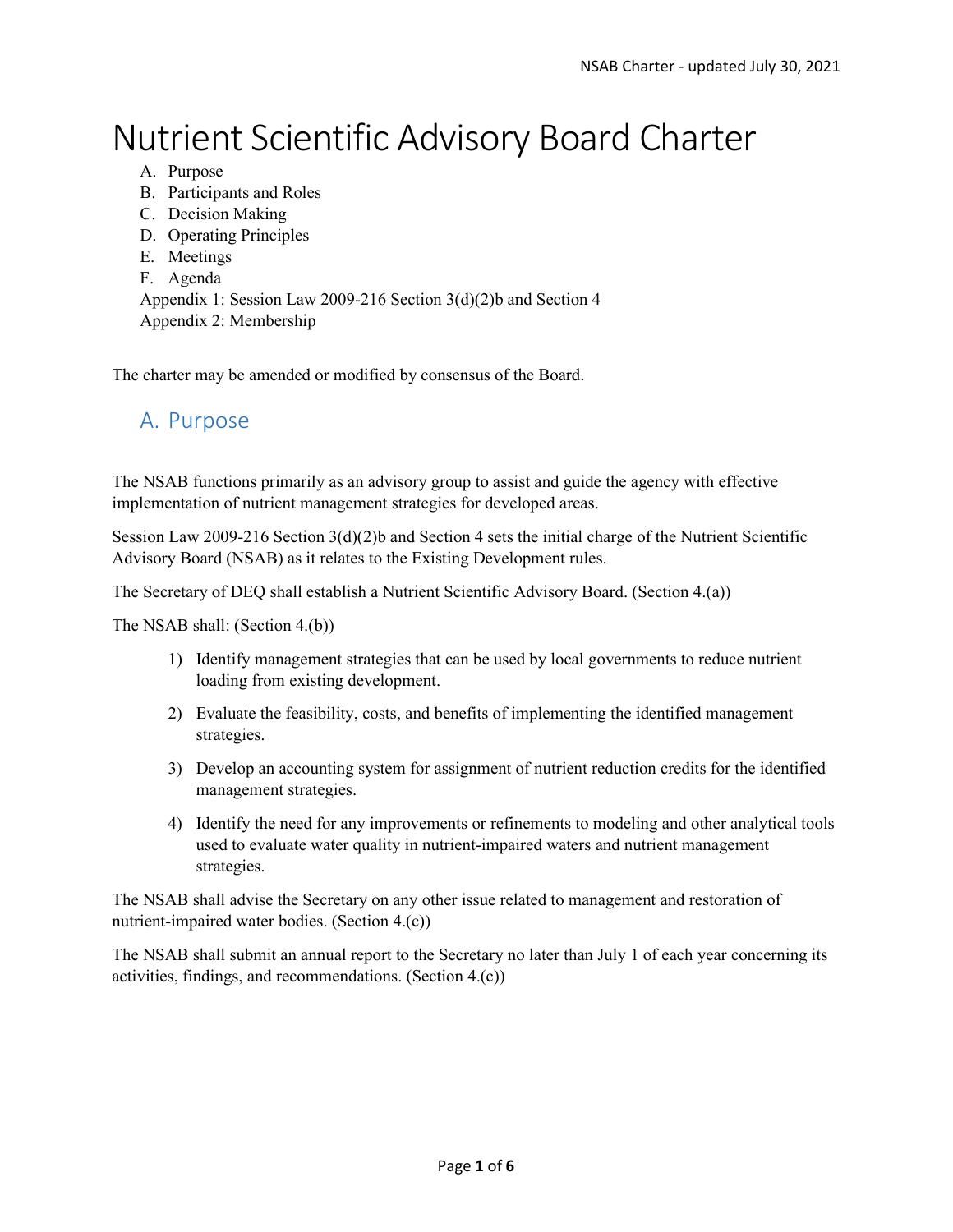## B. Participants / Roles / Responsibilities

#### **Roles and responsibilities**

The NSAB expects Primary Members or their alternates will attend each meeting and keep each other informed. Primary Members are expected to contact the convener ahead of the meeting if the Primary Member cannot attend. If neither the Primary Member nor alternate attend a meeting without notifying the convener, the convener will contact the Primary Member.

In 2009 the NSAB membership was mandated to consist of 5-10 primary members appointed by the Secretary of DEQ representing the expertise or experience listed in Session Law 2009-216 Section 4.(a).

Nine roles have been identified.

1. Primary Member

Appointed by the Secretary of DEQ. Shall make an effort to attend all meetings. Shall designate an alternate. Sits at the discussion table and participates fully. Voting member.

- 2. Primary Member Alternate Identified by the primary member. Sits at the discussion table and participates fully. Non-voting member unless Primary Member is absent.
- 3. Advisor Identified by the NSAB. Sits at the discussion table and participates fully. Non-voting member.
- 4. Advisor Alternate Identified by the Non-Voting member. Sits at the discussion table and participates fully. Nonvoting member.
- 5. DWR Nutrient Strategy Staff Convenes the NSAB. Sits at the discussion table and participates fully. Non-voting member.
- 6. DEMLR Stormwater Permitting Staff Sits at the discussion table and participates fully as needed. Non-voting member.

#### 7. Invited Guests

Identified by the NSAB or DWR staff. Sits at the discussion table and participates as indicated on the agenda or as requested by the board or DWR staff.

8. Visitors

Visitors are welcome as observers only. The NSAB may invite a visitor to provide a perspective or answer a question.

9. Facilitator

Invited by DWR on behalf of the NSAB. Consults to DWR and NSAB on the group's process (agendas, ground rules, room set up, participation/inclusion/balance/focus, discussion and decision making procedures). Runs each meeting. Neutral regarding discussion content. Does not vote.

#### **Participants**

The list of current members can be found in Appendix 1.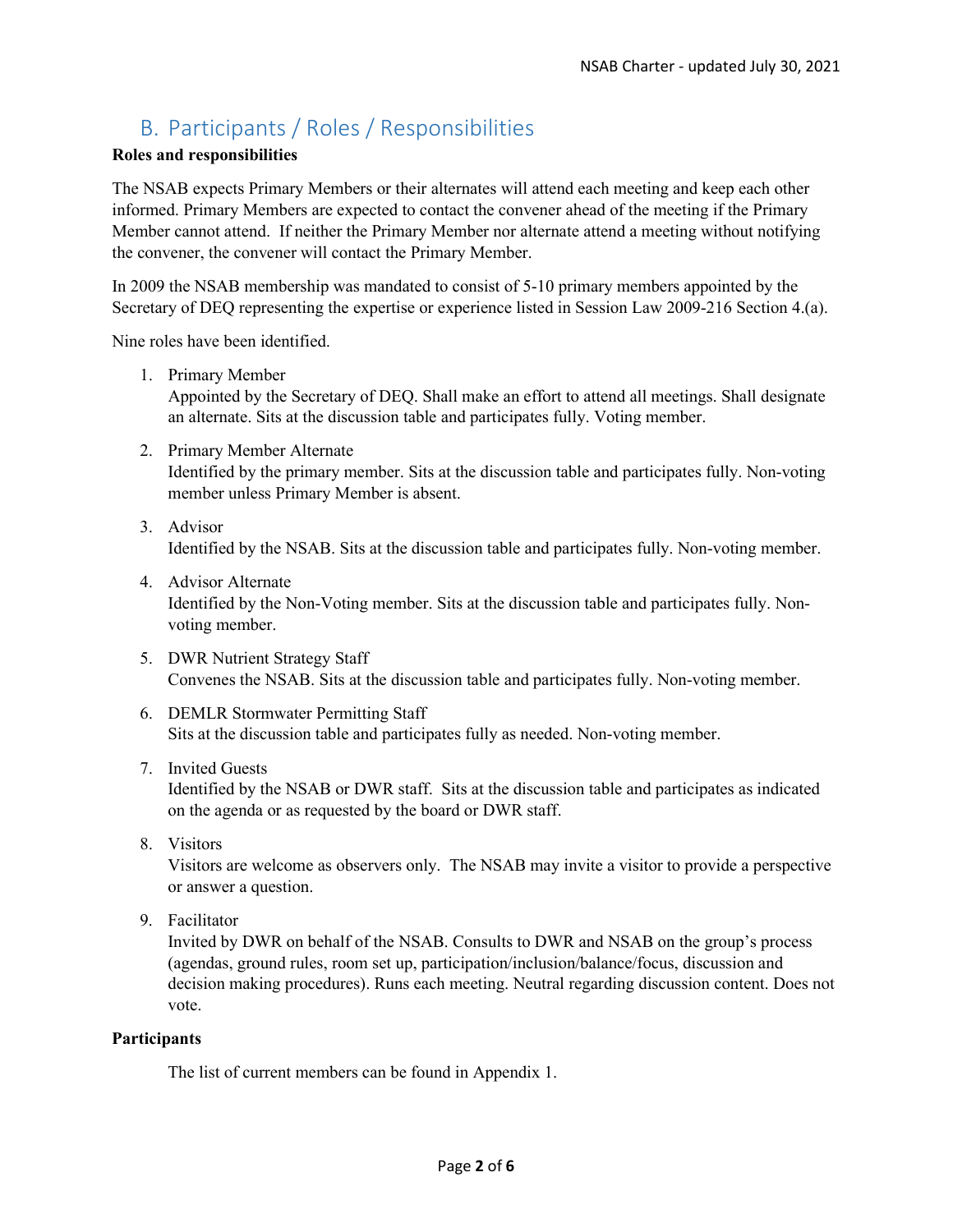## C. Decision Making

In order for NSAB to make a decision, seven (7) NSAB members with voting privileges (Primary Members and Primary Alternates), at least five (5) of them primary members, must be present.

Consensus will be used to make decisions. A 5-finger polling method (1) can be used to identify point of discussion or agreement, and (2) will be used to determine consensus. A goal of consensus decision making and the 5-finger polling method is to identify points of agreement, disagreement, and topics of discussion, and also to help participants understand they why they may disagree.

A member, advisor, staff, or the facilitator can make a proposal. And will identify if it is a final decisionmaking poll. Otherwise it will be considered a poll to help move discussion forward.

Poll choice, using # of fingers:

- 1. I fully endorse the proposal.
- 2. I agree with the proposal.
- 3. I can live with the proposal; we can move on.
- 4. I don't like the proposal but will not work against it.
- 5. Stop; I find the proposal unacceptable and will actively work against it.

If a poll is not identified as a final decision seeking vote then it is simply a method to gauge agreement and identify issues. When this is the case, those voting 3, 4, or 5 will be given the opportunity to share their disagreement with the proposal and discussion continues. There is no need to keep a record of this poll as it is just a way to efficiently delineate conversation.

If a poll identified as seeking a final decision results in votes of 1, 2, or 3, it shows a desired threshold of support, and the NSAB adopts the decision by consensus.

If a poll identified as seeking a final decision results in any votes of 4, or 5, it shows that a desired threshold of support for the proposal does NOT exist. The group will seek to clarify the concerns of those voting 3, 4, or 5, and attempt to generate alternate proposals to address those objections.

Alternate proposals will be tested using the same 5-finger poll method.

If multiple alternate proposals identified as seeking a final decision do not result in consensus, a referral proposal will be made to defer the matter to the next meeting with those voting 4 or 5 on the decisionseeking proposal agreeing to meet with proposer(s) to redraft the proposal. A poll on this deferral proposal must result in votes of 1 or 2 only.

In the absence of consensus to refer the matter to next meeting, the proposal is immediately submitted to a yes/no vote and may be approved by an affirmative vote consisting of the full group in attendance minus one.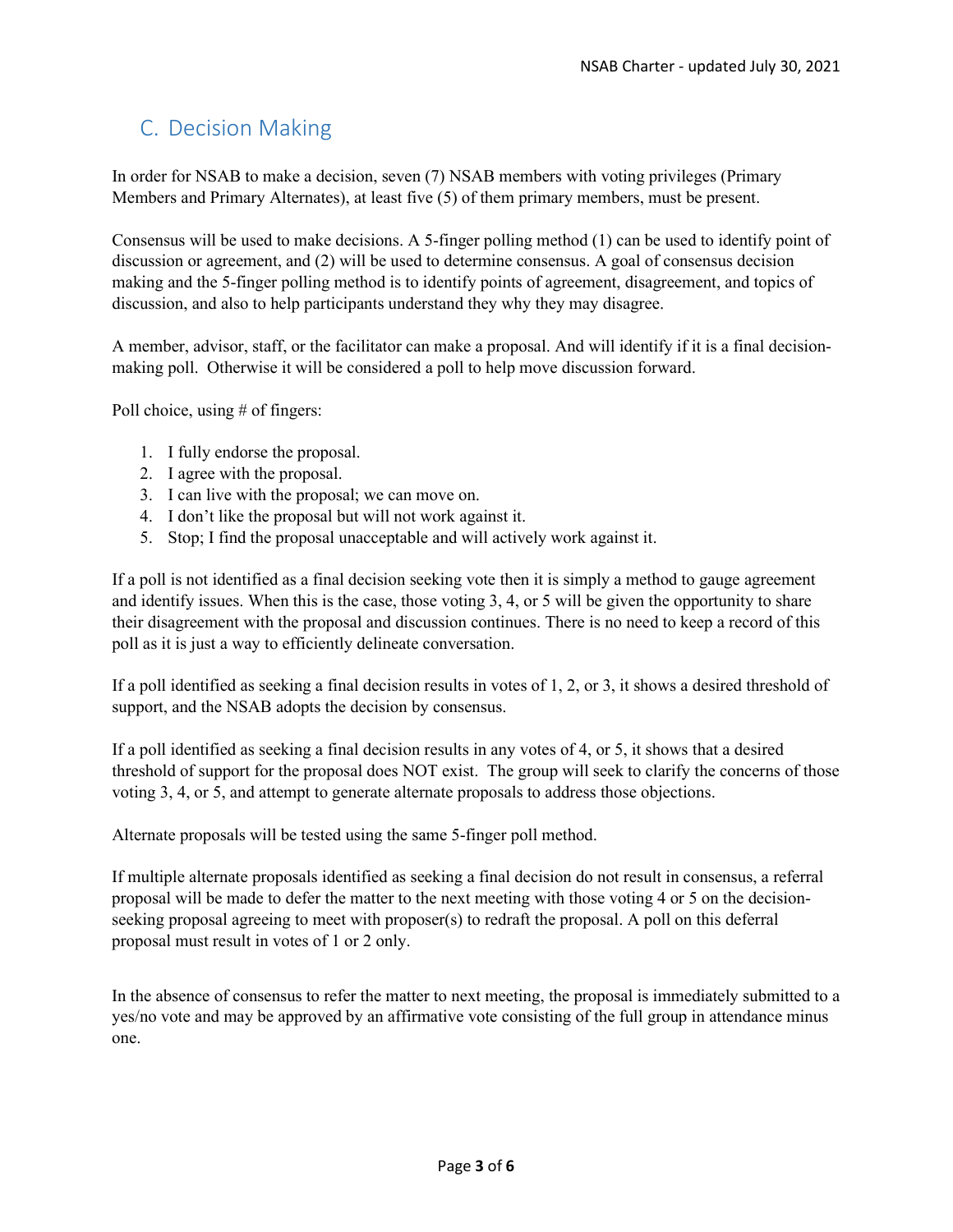Meeting reports on decision-making can reflect minority and majority viewpoints where that is desired by those holding a minority perspective (let us know), especially if Board members will work with DWR to provide accurate language.

## D. Operating Principles

- 1. Stick to the agenda topics.
- 2. Focus on one subject at a time.
- 3. Discuss all relevant information and issues, even difficult ones.
- 4. Keep discussion open and balanced.
- 5. Contribute to the discussion.
- 6. Listen actively.
- 7. Avoid repetition.
- 8. Be respectful of others.
- 9. Disagree openly, but try not to be disagreeable.
- 10. Focus on interests, not positions.
- 11. Look for mutually beneficial solutions.
- 12. Follow through on commitments.

## E. Meetings

The NSAB meets on the first Friday of each month at Triangle J Council of Governments. Meetings will be moved or rescheduled as needed.

### F. Agenda

Future agenda items will be identified during meetings and by contacting staff with ideas in between meetings. Staff will be responsible for setting the agenda.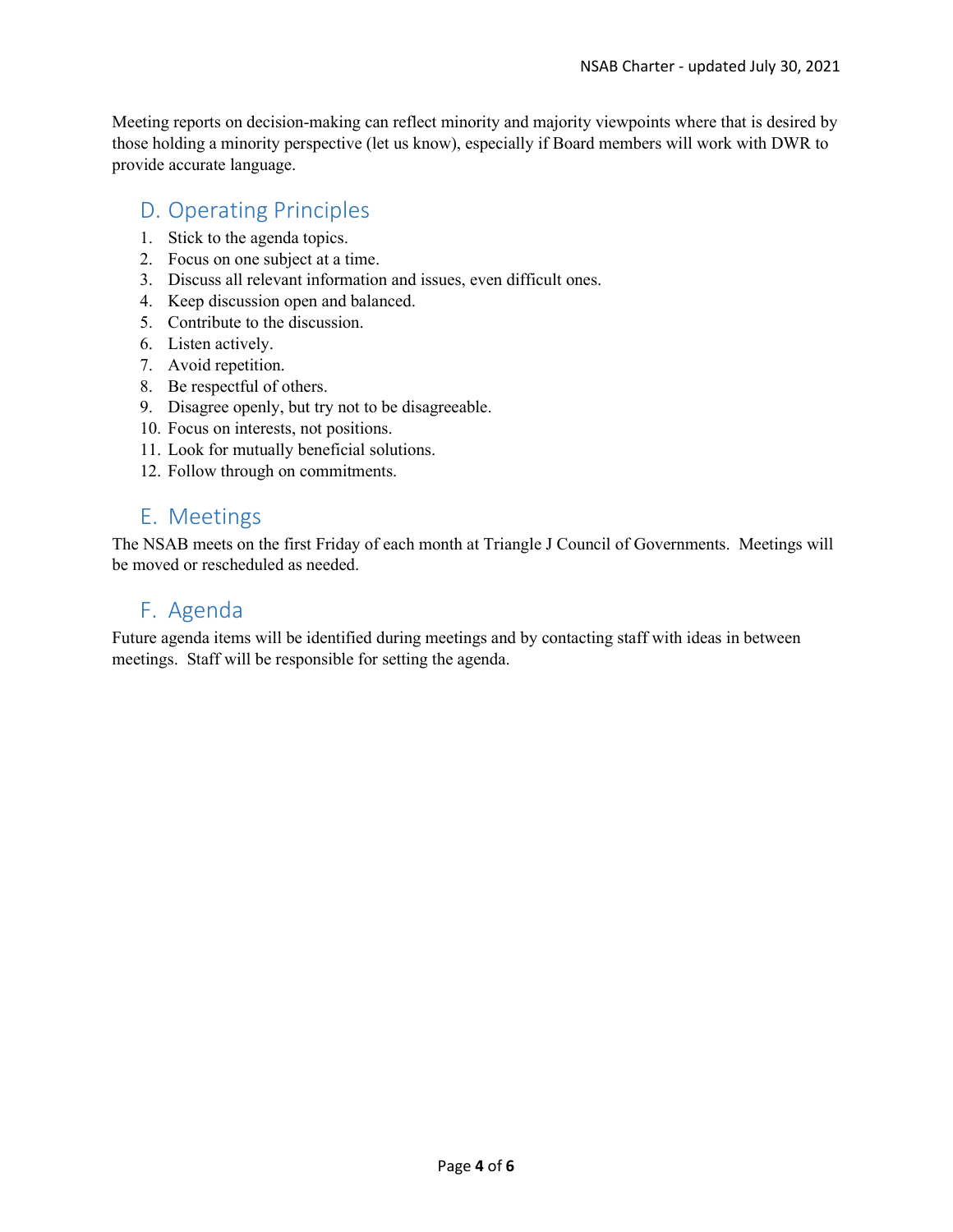# Appendix 1: Legislation

#### **Session Law 2009-216 Section 3(d)(2)b.**

b. The Department shall establish a load reduction goal for existing development for each municipality and county required to implement a Stage 2 adaptive management program to control nutrient loading from existing development. The load reduction goal shall be designed to achieve, relative to the baseline period 1997 through 2001, an eight percent (8%) reduction in nitrogen loading and a five percent (5%) reduction in phosphorus loading reaching Jordan Reservoir from existing developed lands within the police power jurisdiction of the local government. The baseline load shall be calculated by applying the Tar-Pamlico Nutrient Export Calculation Worksheet, Piedmont Version, dated October 2004, to acreages of different types of existing development within the police power jurisdiction of the local government during the baseline period. The baseline load may also be calculated using an equivalent or more accurate method acceptable to the Department and recommended by the Scientific Advisory Board established pursuant to Section 4(a) of this act. The baseline load for a municipality or county shall not include nutrient loading from lands under State or federal control or lands in agriculture or forestry. The load reduction goal shall be adjusted to account for nutrient loading increases from lands developed subsequent to the baseline period but prior to implementation of new development stormwater programs.

#### **Session Law 2009-216 Section 4**

**SECTION 4.(a)** Scientific Advisory Board for Nutrient-Impaired Waters Established. - No later than July 1, 2010, the Secretary shall establish a Nutrient Sensitive Waters Scientific Advisory Board. The Scientific Advisory Board shall consist of no fewer than five and no more than 10 members with the following expertise or experience:

(1) Representatives of one or more local governments in the Jordan Reservoir watershed. Local government representatives shall have experience in stormwater management, flood control, or management of a water or wastewater utility.

(2) One member with at least 10 years of professional or academic experience relevant to the management of nutrients in impaired water bodies and possessing a graduate degree in a related scientific discipline, such as aquatic science, biology, chemistry, geology, hydrology, environmental science, engineering, economics, or limnology.

(3) One professional engineer with expertise in stormwater management, hydrology, or flood control.

(4) One representative of the Department of Transportation with expertise in stormwater management.

(5) One representative of a conservation organization with expertise in stormwater management, urban landscape design, nutrient reduction, or water quality.

**SECTION 4.(b)** Duties. - No later than July 1, 2012, the Scientific Advisory Board shall do all of the following:

(1) Identify management strategies that can be used by local governments to reduce nutrient loading from existing development.

(2) Evaluate the feasibility, costs, and benefits of implementing the identified management strategies.